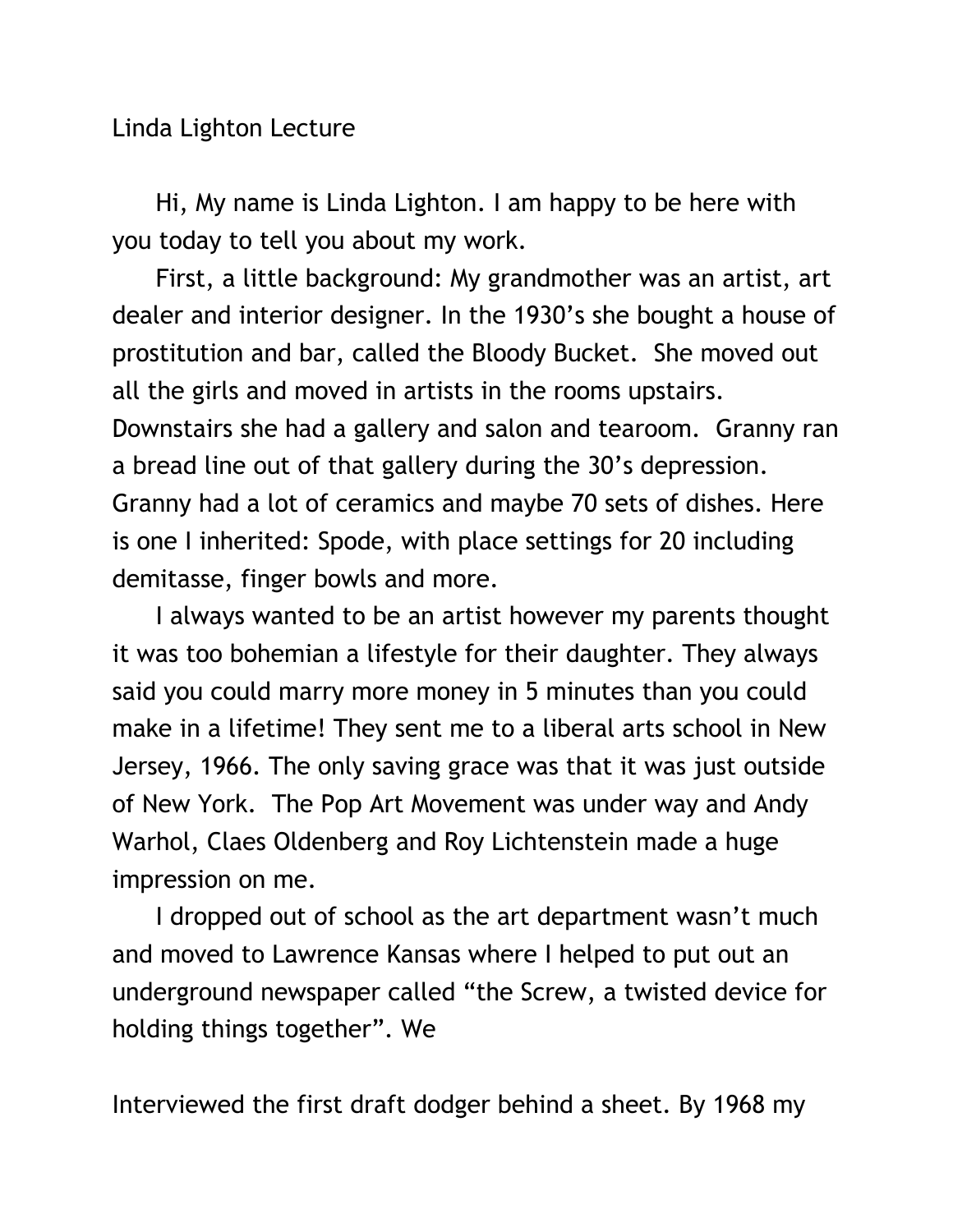husband and I moved to Haight for a couple of years and then on to Seattle. We had a daughter, Rose. By 1972 I was in School at the factory of Visual Arts. Howard Kottler was teaching at U of W. and some of the marvelous grad students he had came over to teach at the Factory: Mark Burns, Patti Warashina, Margaret Ford and David Furman.

At the Factory I began making pots but they were always embellished. I started as a painter and my goal has always been fine art.

I love being out in nature, plants, gardening, growing food and the medicinal aspects of plants. I moved with a group of people to the Colville Indian reservation in Eastern Washington to live communally for a couple of years. I thought I could live my life as a piece of art. There was no running water or electricity. We dug wells, grew our own food, raised animals, hunted and tanned hides even made soap! We danced war dances with the Indians and I built an 8-sided log house with my friend using almost all hand tools. Dragged all standing dead timber with a horse. I found that living your life as art leaves little time for making any art. I moved to Bellingham, Wa., then, to Idaho and worked out of the university till I could afford a kiln. Gradually the function started sliding away.

I married and built a house in Northern Idaho. Fun!!! This wing cost us \$7000.00! So my daughter is growing and you have different concerns. I was questioning my role as a mother and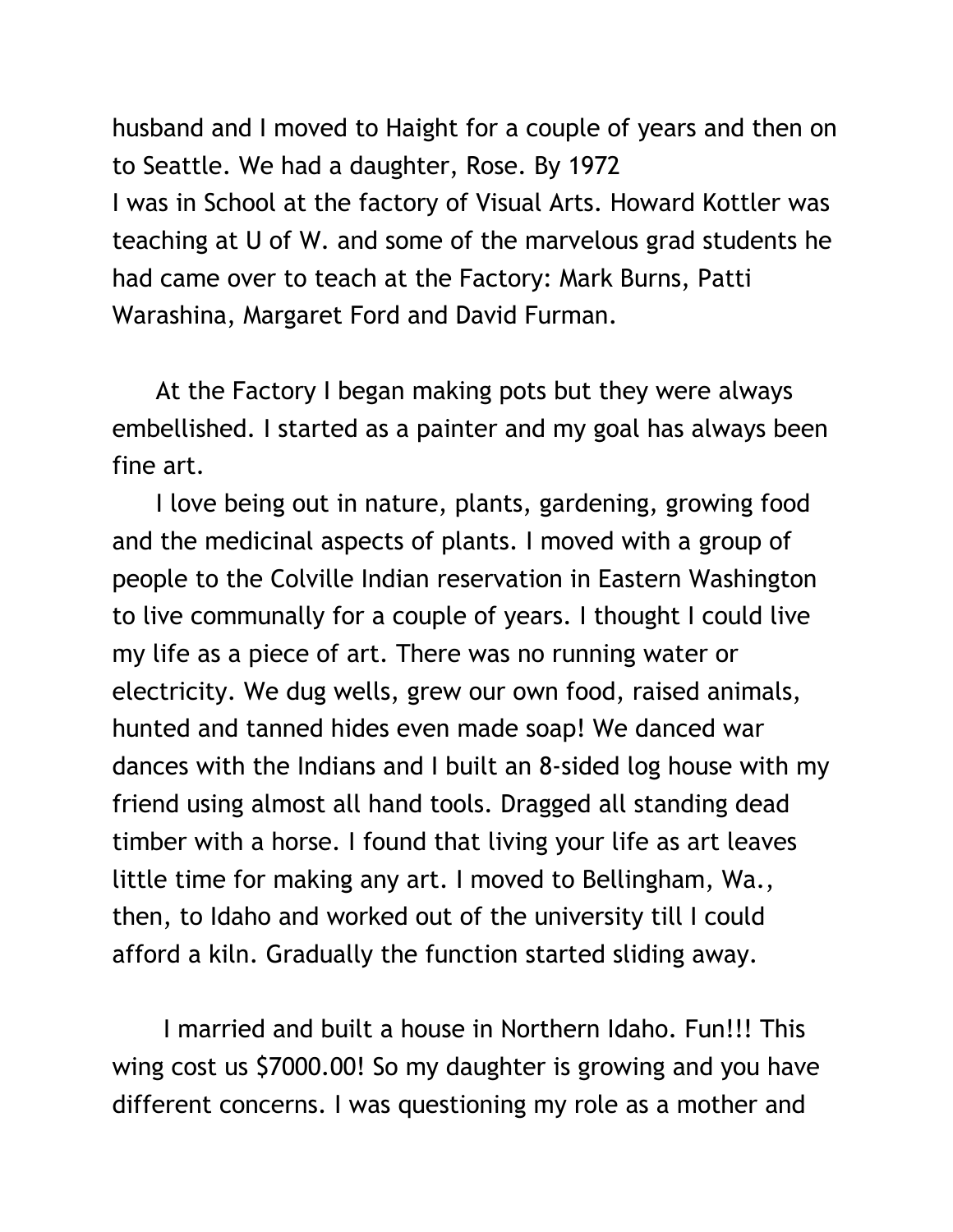wife. Might as well make work about it. This was a show called," And she did not live happily ever after, but she did live!" Separation is not clearly defined. This was a search for new meanings and purpose. About transitions, which I find most of my work is about. I like for the art to speak about life over the knowledge of art.

Cities are defined by their architecture. They have personalities. People are defined by their demeanor, their personality and their habits. These can be confining, a kind of entrapment. Manners, self control and appearances don't reveal the inner person. We must contain ourselves. Above all make the world predictable, no surprises. We talk about spontaneity but we crave conformity. Some people are bound so tightly by their habits and the mores of society that they become institutionalized. They are bricked into the death throes of our culture by the trappings, strappings of society. It is neat, tidy, a tight operation. It is predictable, confined, defined, but is it worth it? Our homes and apartments can be a place of refuge or a prison, our urban armaments.

Here I have used the figure as a vehicle for my ideas. I want to work directly with life issues, it's everydayness, it's greatness, the ups and downs. I want to capture in an instant, a moment of passion and stress. These figures are tough, strong survivors; the stuff of humanity, where sorrow is often as evident and meaningful as joy. Perhaps sorrow gives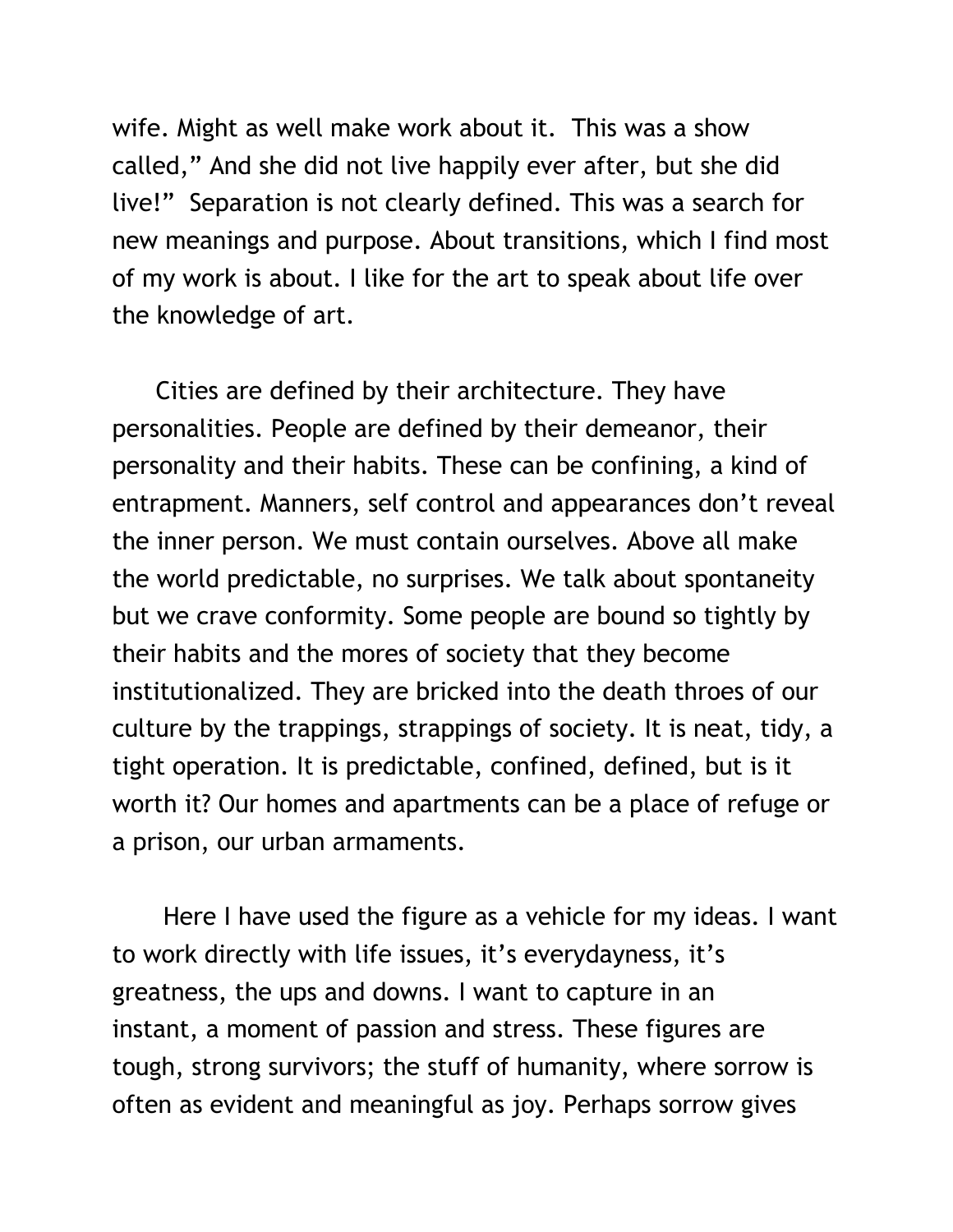one the capacity to empathize.

There is a physicality to this work. It is substantial. I don't fuss over it with my hands. I use only a few tools, such as a 2x4, a knife and a cheese cutter. I beat and batter the work furiously. I slash and bash it into shape. The pieces are conceived in violence. The figures show strength, the courage to move forward, and hope. In spite of oppression, humanity survives.

Elie Weisel says, "Despite pain and sorrow we'll put our trust in what exalts us." We all have many hardships, indignities and frailties in our lives.

Now I want to turn away from soul baring, self indulgence and meanness of the human condition. I want to make my art gorgeous and well crafted. Sensuality is it's own reward.

I have lived in this world and feel the need to laugh and reveal some of the vulgarity in life. I know that sex is a driving force and must be acknowledged as such.

My focus has been on desire. How would I visualize desire, the life force: a dangerous beauty entailing seduction, sexual prowess and moaning hormones. I want to celebrate the spirit of life. The work two-stepping towards figuration, beckoning the viewer to come closer, come hither. Oh my God, have I gone over the line? Is this Baroque-a-go-go? I wish my work to have colors as soft and slippery as a satin quilt. Taste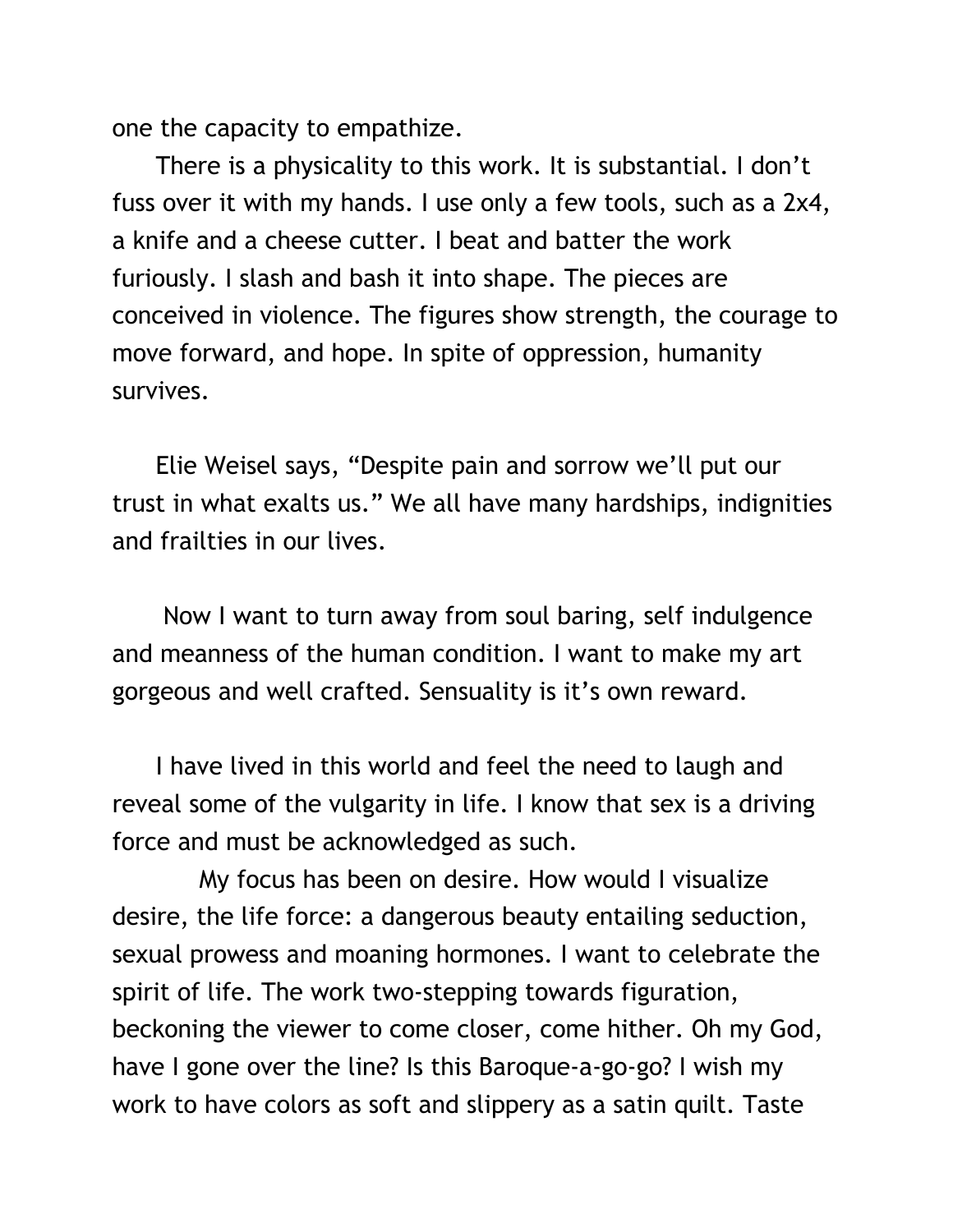the effervescent tingle of pink. Succulent!

Elizabeth Kirsch in Review magazine says, "The majority of these entities are hermaphrodites sprouting cavernous vulva and tumescent penises all in one self contained cheerful organism. They beckon seductively to anyone who comes near to slurp one down whole! If Rupaul could be a ceramic sculpture she/he would want to incarnate as one of Lighton's Diva's."

I am very aware of my senses. Color, smell, taste are divine energy forces, as well as movement. Sometimes I can smell color. I have been making scents for my shows recently, and music too. I have tried to make my work smell: oysters, seaweed, the salty metallic taste of blood and rusted iron are scents I have in mind. I have sensations of softness, creaminess, dryness, just from the colors. So color has great meaning for me.

I must shovel to my core, which must include female imagery, to be honest and sincere. I try to be earnest and without cynicism. I want my works to tell their story cogently and clearly which can only be done by picking the right color, layering it into existence: the depth of a plum red, the languid pulsing of purple, the lustful heat and dank smell of moldering red, pulsing blood and muscle underneath. The satin quilted lofted softness of creamy peach, with just a bit of tartness.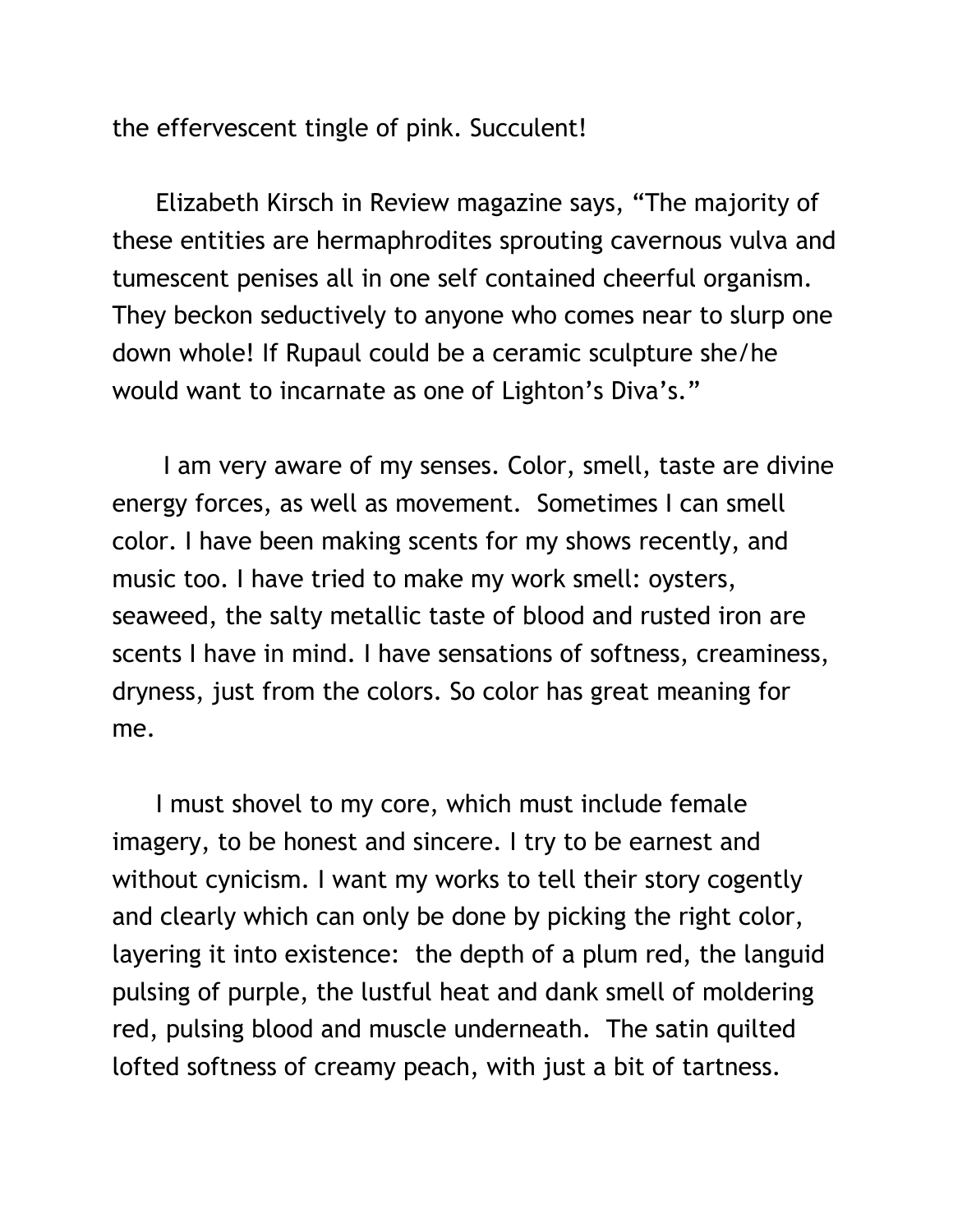I have had the privilege of focusing on Luminosity. Luminosity is light from within. I believe it is the perfect antidote to this environment where we are consumed with this recession and the heaviness of war. It is the opportunity to explore the light within each of us. I am imagining this light as a moment without aggression. It emanates calmness and a quiet goodness, not hot, but the last moment before sleep or death. These clay fuchsias are a limpid kind of flower. They hang in the air, facing downward, ready to kiss the earth. They appear ready to drop their petals, blown out at the end of their time. This is a conversation about a tipping point in life, not birth or sex or middle age: it is about the fragility of life: The beginning of the last chapter. This is a world that needs to be recognized and a conversation that needs to ensue. I hope the viewing will transport the audience to a contemplative, dreamy place to escape the mundane and consider the ethereal and ephemeral.

I have been worried over the proliferation of guns and the longing for gasoline and oil in our country. I wanted to do and say something addressing these grave issues. There are 270 million guns in this country! That is, 50 million more guns than every man woman and child! ? With this statistic we should be the safest country on earth!

 A profusion of guns has not made us safer, or more civil. It has not strengthened our institutions but is destroying them.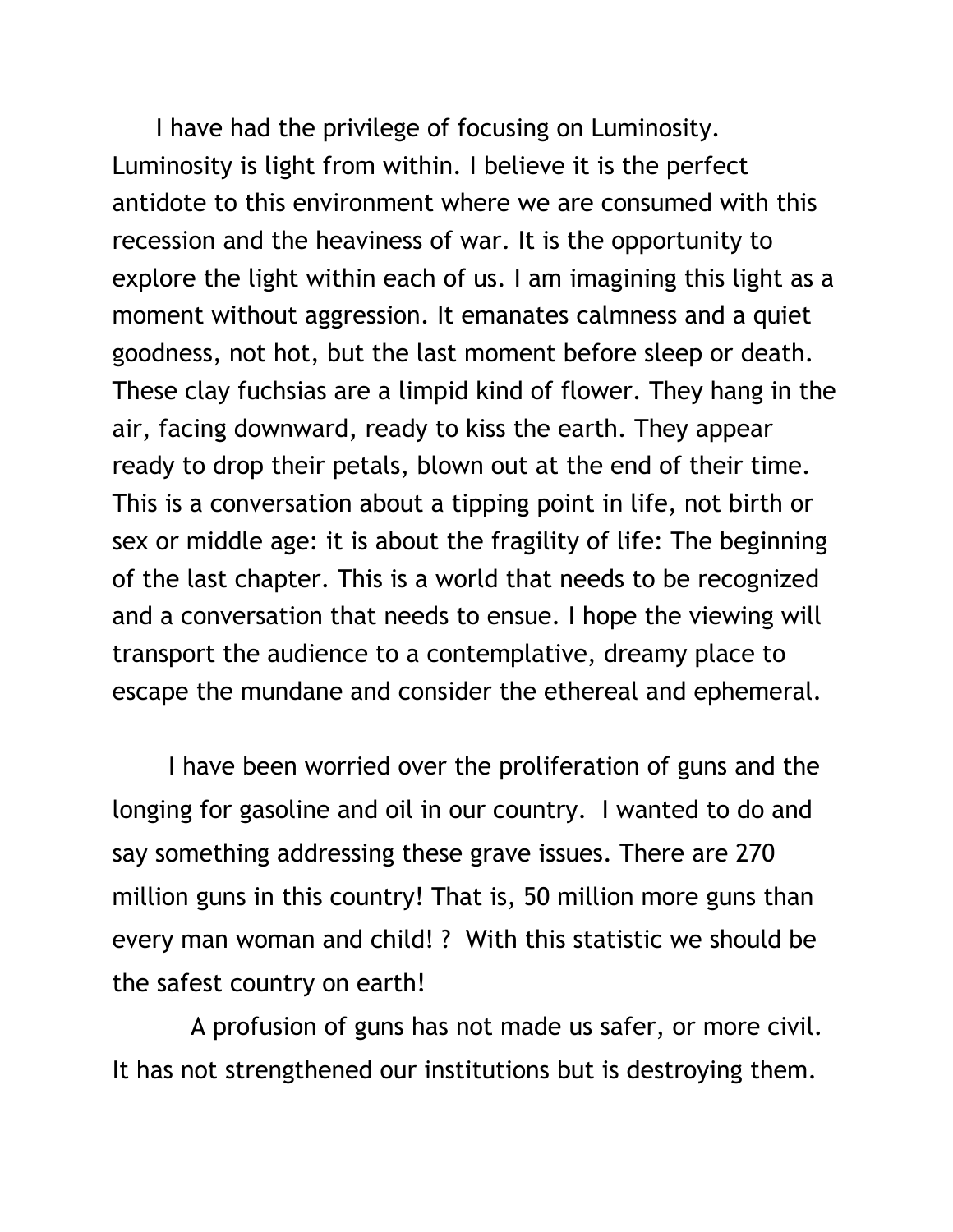We are one of the most violent countries on the planet. I think a dialogue needs to ensue over this. There have been more than 239 School Shootings since Sandy Hook instead of protecting the sanctity of the classroom, public officials in 30 states introduced bills permitting the arming of teachers.

Why has the US refused to act in a responsible way? May have to do with the gun lobby which is very strong in our country. Much of our gun legislation has been written by gun lobbyists.

The firearms industry is a billion dollar industry. Big money, involved in the manufacture and sale of guns and ammunition, is corrupting our democratic institutions.

 Oil is intermingled with finances and the violence problem in the world today. Almost all (90%) gun violence in Canada and Mexico is with guns purchased illegally from the United States.

Education and Civil Discourse is the backbone of our democracy. Democracy demands civics and civility, which leads to civil discourse. This is how we have civilization. Really, I don't believe you can have Democracy at the end of a gun!

I would like to see more safety regulations and education around guns. A felon can buy a gun within an hour of getting out of prison in many states, since the laws on guns have been given to states.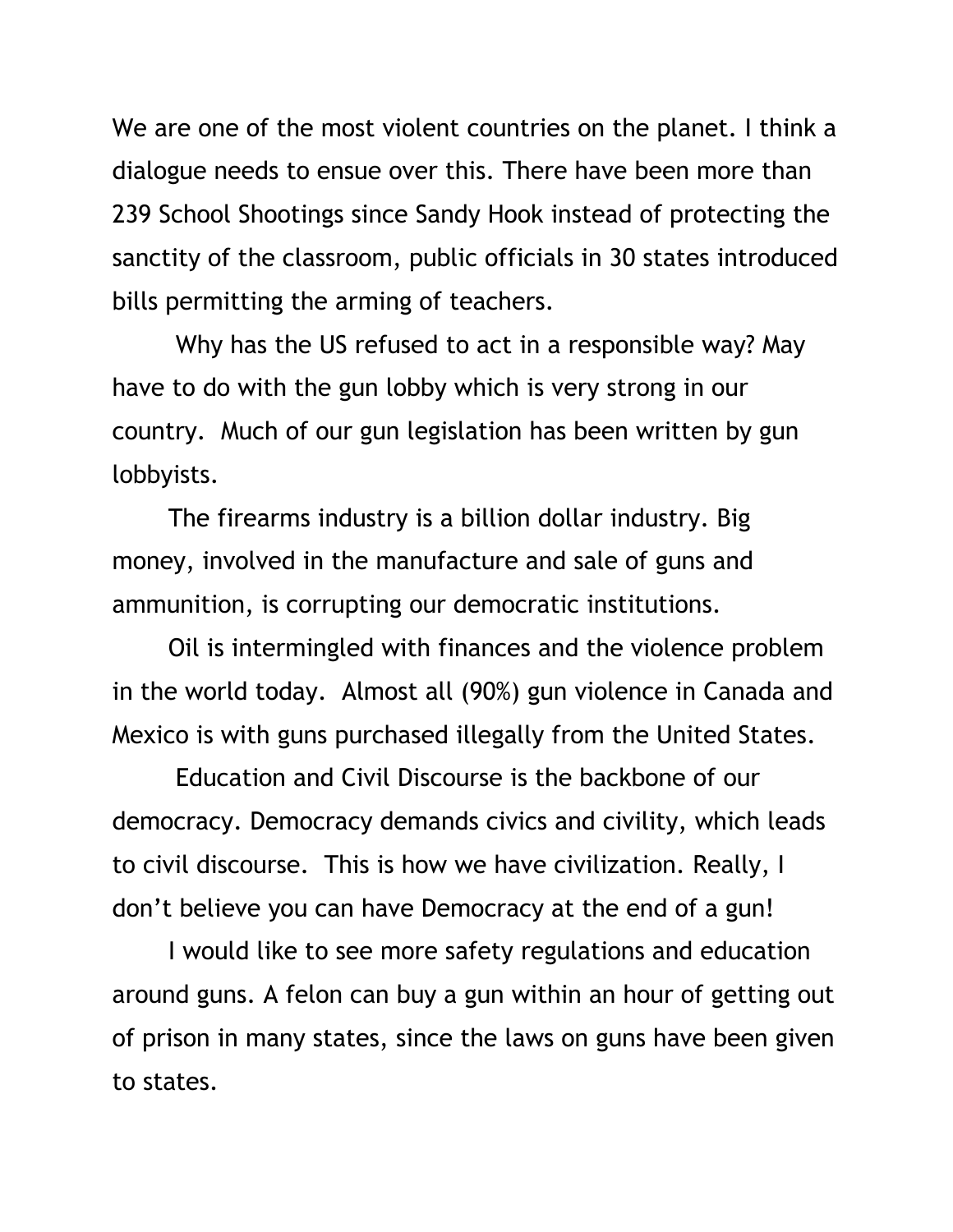Firearm deaths in the US in 1995 was 14 per 100,000, in Europe the number is 3, in Canada a country with as many guns the number is 4 and in Australia the number is 2.5. Firearm deaths for children under the age of 15 is 10 times higher in the US than in any other nation in the Western world. If you own a gun you are 10 times more likely to be involved in a homicide.

There is a fearsome idea that we all must be armed to protect ourselves from our fellow citizens. Being armed makes it 10 times more likely that an accident with a gun will happen. The statistics show us that more handguns do not make us safer. Handguns are for killing people I personally do not want the responsibility of killing someone. Really, I do not want your heart to kiss a bullet.

 Whatever happened to civil discourse? When will we decide to take the moral and rationale stance?

An artist's job is to visualize what is happening in society. The country that I want is not the country that I have. These pieces are an open invitation for a conversation about this very loaded topic.

When I made "44 Magnum Mandala" I thought, my god, we have begun a meditation on guns, we worship the gun.

The art critic, Tanya Hartman, said of this piece: "I Don't Want a Bullet to Kiss your Heart," "It is an arc, a majestic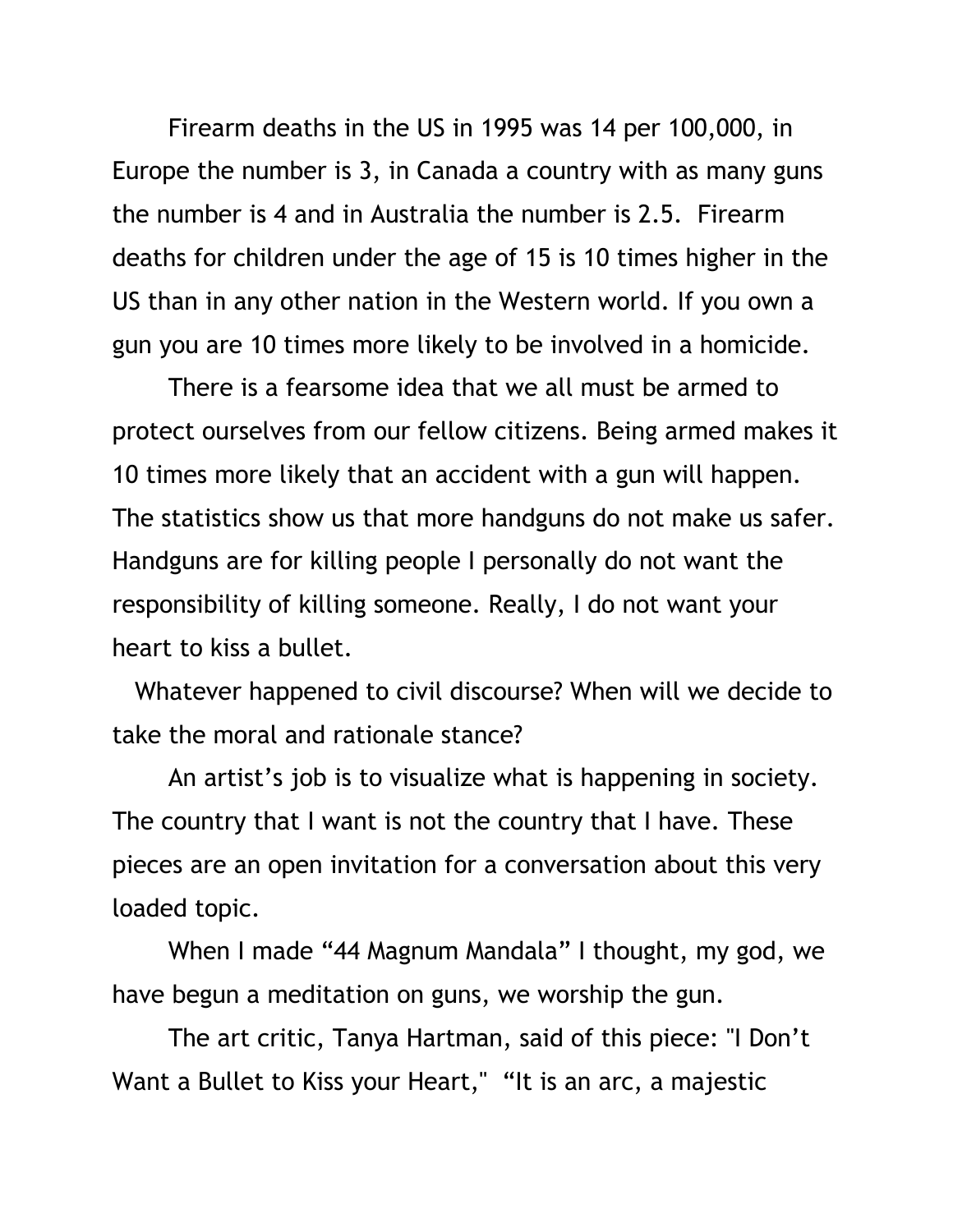portal, evocative of the architecture of tyranny, like a triumphal Arch. How are tyrants raised up? Through fear, supported by violence. It is an arch and if we pass under it we enter chaos. It is a doorway leading to anarchy and tyranny. Do we want to go through it?"

I am interested in how guns are viewed in our culture. My work has always addressed questions of power, gender, and desire, which are integral aspects of gun violence. In this series, I hope I've captured the repellant and seductive nature of violence. I question these ethics and morals. Testosterone is a driving force here. Are we actually protecting ourselves with firearms? This work is a plea to think with your heart and your brain and not with a lethal weapon.

 I search for the justifiable change, embrace it and know it is imperative. Believing in mankind, I hope to nudge the change for a more positive future